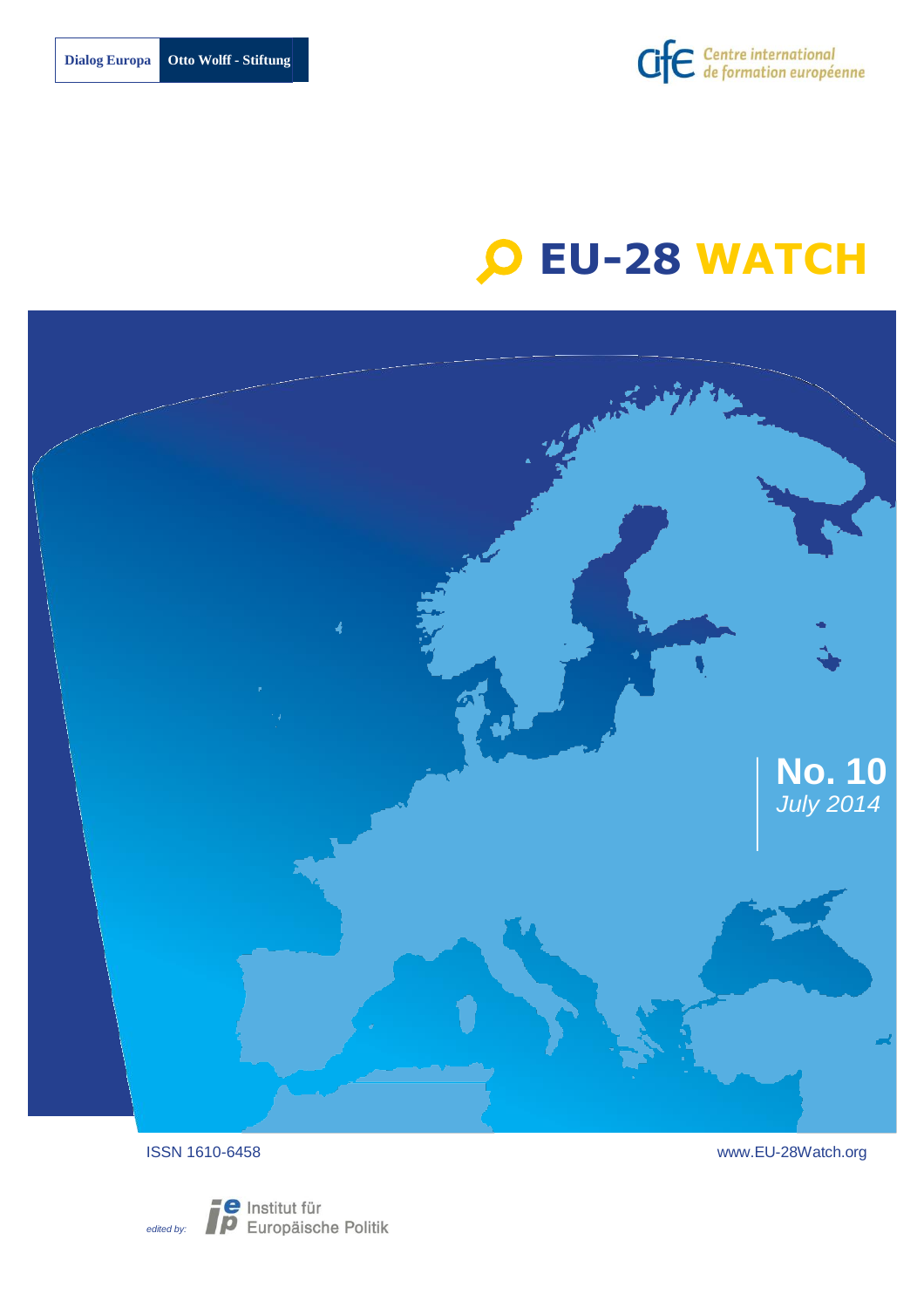# **EU-28 Watch**

# **Contributing partners are**

Austrian Institute of International Affairs, Vienna Economic Policy Institute, Sofia Center for European Studies / Middle East Technical University, Ankara Centre international de formation européenne, Nice Centre d'étude de la vie politique, Université libre de Bruxelles Centre d'études et de recherches européennes Robert Schuman, Luxembourg International Relations Research Centre, Ljubljana Cyprus Institute for Mediterranean, European and International Studies, Nicosia Danish Institute for International Studies, Copenhagen Real Instituto Elcano de Estudios Internacionales y Estratégicos, Madrid Romanian Centre for European Policies (CRPE), Bucharest Federal Trust for Education and Research, London Finnish Institute of International Affairs, Helsinki Foundation for European Studies - European Institute, Łodz Greek Centre of European Studies and Research, Athens Institute of International Affairs and Centre for Small State Studies at the University of Iceland, Reykjavik Institute for Development and International Relations, **Zagreb** Institute of World Economics of the Hungarian Academy of Sciences, Budapest Portuguese Institue of International Affairs, Lisbon Institute of International and European Affairs, Dublin Institute of International Relations, Prague European Integration Studies Center (EISC), Vilnius Istituto Affari Internazionali, Rome Latvian Institute of International Affairs, Riga Mediterranean Academy of Diplomatic Studies, University of Malta Netherlands Institute of International Relations 'Clingendael', The Hague Macedonian Centre for European Training (MCET), Skopje Center for Civic Education, Podgorica Slovak Foreign Policy Association, Bratislava Royal Swedish Academy of War Sciences, Stockholm Estonian Foreign Policy Institute (EVI), Tallinn

# **On the project**

Euroscepticism and the European Parliament elections in 2014, the EU's Neighbourhood in light of the Ukraine crisis and power relations in the EU: The EU-28 Watch project is mapping out discourses on these issues in European policies all over Europe. Research institutes from all 28 member states as well as Iceland, Macedonia, Montenegro, Serbia and Turkey give overviews on the discourses in their respective countries.

This survey was conducted on the basis of a questionnaire that has been elaborated in March 2014. Most of the 33 reports were delivered in June 2014. This issue and all previous issues are available on the EU-28 Watch websit[e:](http://www.eu-28watch.org/) [www.EU-28Watch.org.](http://www.eu-28watch.org/)

The EU-28 Watch No. 10 receives significant funding from the *Otto Wolff-Foundation, Cologne*, in the framework of the *"Dialog Europa der Otto Wolff-Stiftung",* and financial support from the *European Commission*. The European Commission is not responsible for any use that may be made of the information contained therein.

**Dialog Europa Otto Wolff - Stiftung**



#### **Disclaimer**

Institutes/authors are responsible for the content of their country reports. The publisher and editorial team cannot be held responsible for any errors, consequences arising from the use of information contained in the EU-28 Watch or its predecessors, or the content of external links on [www.EU-28watch.org](http://www.eu-28watch.org/) or in the EU-28 Watch. The content of the EU-28 Watch is protected under German copyright law. The articles of the EU-28 Watch can be printed, copied, and stored for personal, scientific, and educational use for free. Articles of the EU-28 Watch may not be used for commercial purposes. Any other reprint in other contexts is not allowed without prior permission from the publisher. For permission or any other question concerning the use of the EU-28 Watch please contact: *[info@EU-28watch.org.](mailto:info@EU-28watch.org)*

#### **Editorial Team**

Publisher: Prof. Dr. Mathias Jopp Executive Editor: Dr. Katrin Böttger Managing Editors: Nicole Koenig, Marco Siddi Editorial: Joris von Moltke Layout: Juliane Eichblatt

Contact: [info@EU-28watch.org](mailto:info@EU-28watch.org) [www.EU-28watch.org](http://www.eu-28watch.org/)

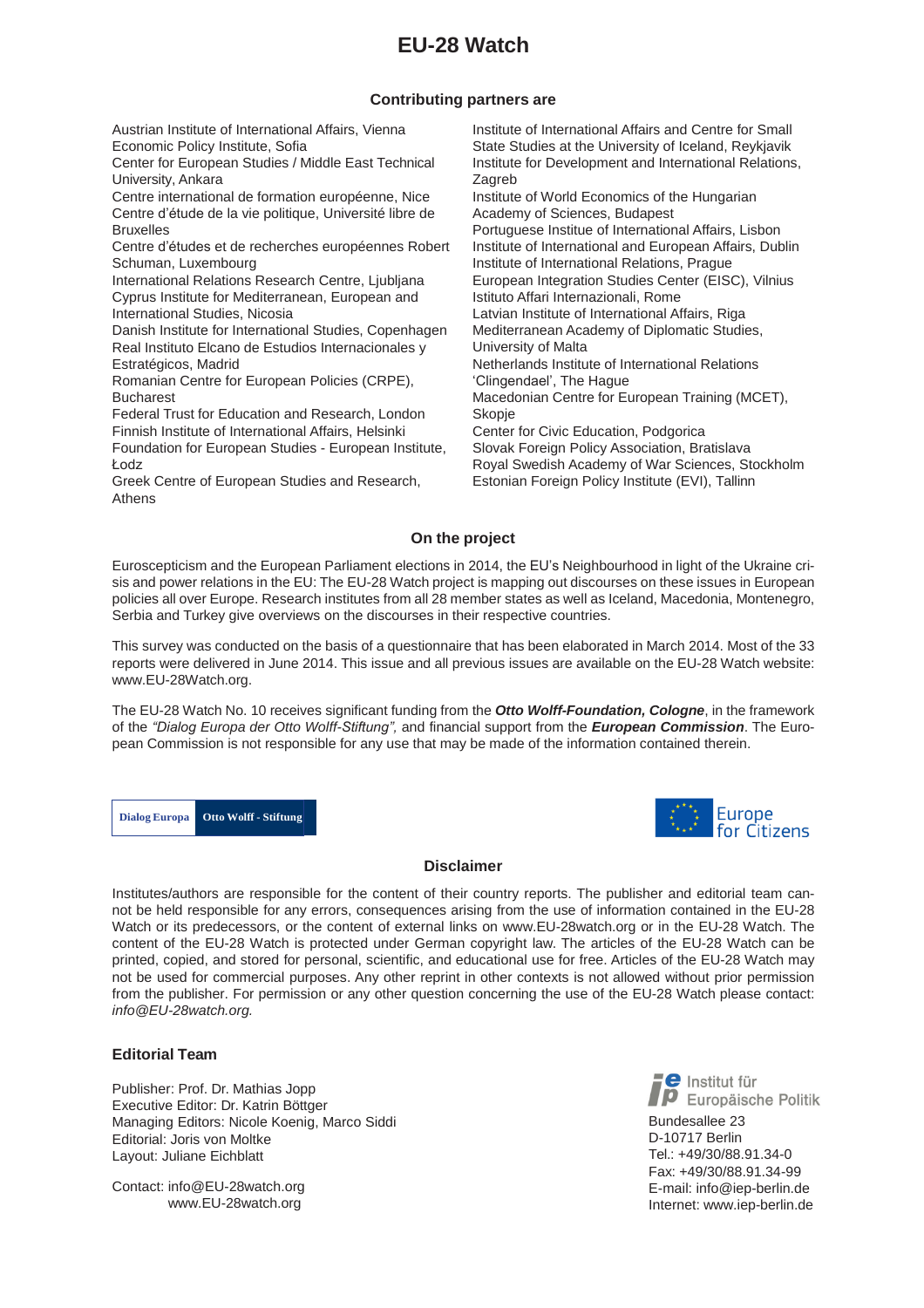**Spain** 

*Salvador Llaudes*

Elcano Royal Institute

# **1. Euroscepticism and European Parliament elections**

# *National interests take the fore while EU frontrunners only garner some attention*

The economic situation, including the dramatic need for creating jobs, has been undoubtedly the most important issue in the electoral campaign in Spain. All parties broadly share the idea that the economic policy should tend to stimulate the economy instead of promoting austerity. However, there are differences depending on the party: while the ruling Popular Party (PP) considers the sacrifices already made as necessary, left wing parties disagree. Maybe the most significant example of this is the recently created party *Podemos* which obtained almost 8% of the popular vote and is very assertive in its anti-austerity creed. In Catalonia, the debate revolved around the support for proindependence formulas.

Although national issues were the focus of the campaign, from a European point of view, the management of the Euro crisis has been the most important issue. To a lesser extent, the TTIP negotiations have also been mentioned, as well as the European strategy in Ukraine and the crisis with Russia. In contrast to previous elections, there was little discussion about cohesion funds or the Common Agriculture Policy.

Some analysts, due to the existence of the *Spitzenkandidaten*, have labelled these elections as "historical". This novelty has had impact in some European countries, including Spain. The final TV debate between the *Spitzenkandidaten* was only broadcasted by a single news channel with an audience share of less than 1%. Nevertheless, all of the candidates visited Spain and were interviewed by the Spanish press. Martin Schulz was quite present in several PSOE campaign acts. Jean Claude Juncker participated in lower profile political encounters with journalists. Guy Verhofstadt was in Barcelona endorsing CDC (the main party in the Catalan regional government). Finally, the leftist coalition Plural Left tried to take advantage of the popularity of Alexis Tsipras among more critical voters.

Links:

 Analysis by Miguel Otero-Iglesias and Kristina Lani. Published on 4 August 2014. [http://blogs.lse.ac.uk/europpblog/2014/08/04/coverage-of-the-commission-president](http://blogs.lse.ac.uk/europpblog/2014/08/04/coverage-of-the-commission-president-candidates-in-the-spanish-media-shows-the-spitzenkandidaten-process-had-a-wide-reach-across-europe/)[candidates-in-the-spanish-media-shows-the-spitzenkandidaten-process-had-a-wide-reach](http://blogs.lse.ac.uk/europpblog/2014/08/04/coverage-of-the-commission-president-candidates-in-the-spanish-media-shows-the-spitzenkandidaten-process-had-a-wide-reach-across-europe/)[across-europe/](http://blogs.lse.ac.uk/europpblog/2014/08/04/coverage-of-the-commission-president-candidates-in-the-spanish-media-shows-the-spitzenkandidaten-process-had-a-wide-reach-across-europe/)

# *Still largely Pro-European*

Euroscepticism has played no role in Spain so far. Even though the two major parties, PP and PSOE, have lost voters in favour of minority parties, Eurosceptic parties have not occupied this space, as has been the case in other European countries.

The causes of the inexistence of a Europeanism/anti-Europeanism cleavage in Spain lay in the 40 year isolationist dictatorship of General Franco and the majoritarian features of the Spanish democracy. As the well-known philosopher José Ortega y Gasset pointed out, due to Spain's troubled history, Spaniards have traditionally consider that "Spain was the problem and Europe the solution".

Despite the inexistence of successful Eurosceptic parties in Spain, it is also true that the level of Europeanism varies depending on the party. Greece (with Syriza winning the elections) and Spain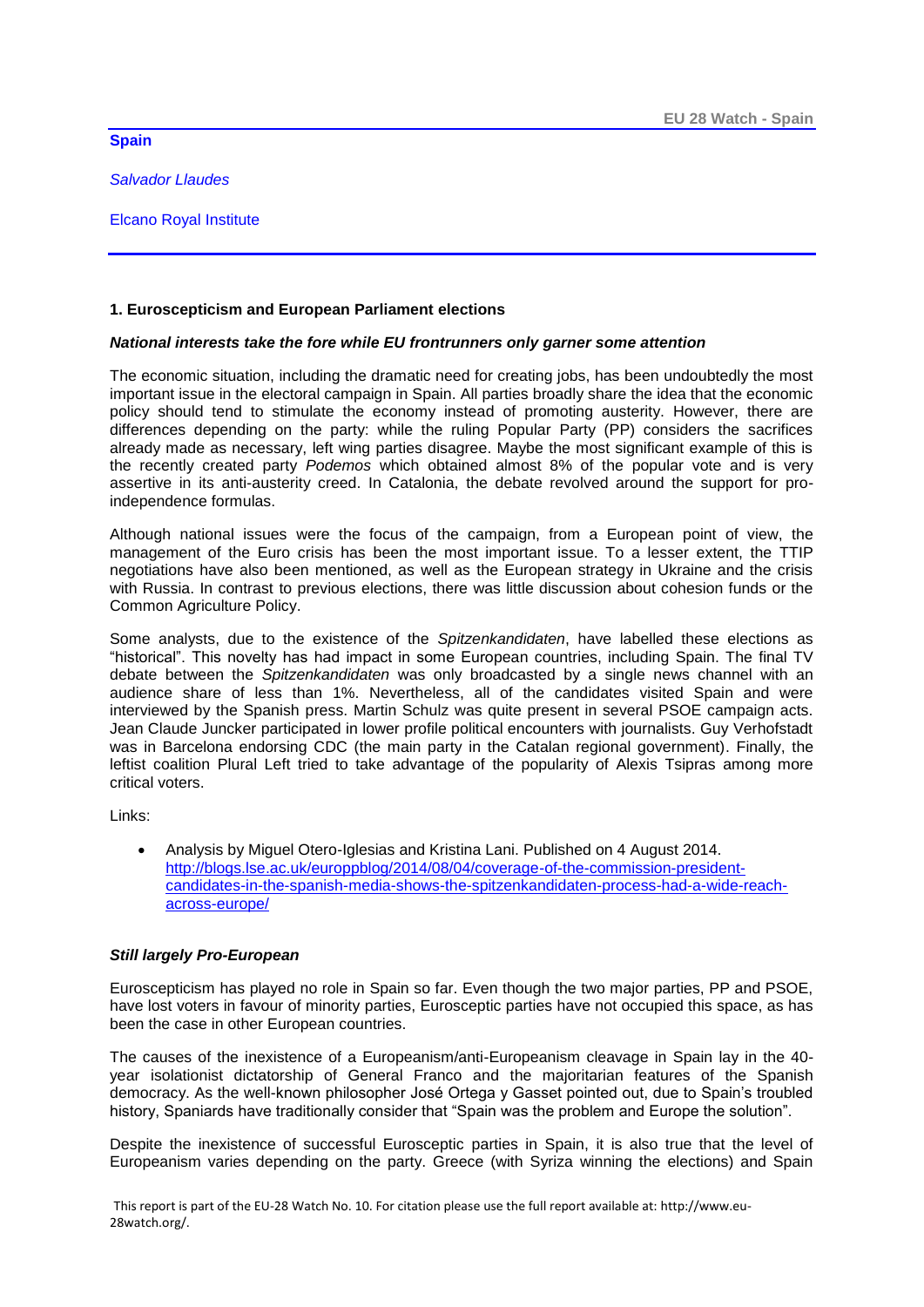(with Plural Left or *Podemos* achieving great results) are paradigmatic examples of European countries whose electorates are asking for a rethinking of their relationship with Brussels. In our country, smaller parties (particularly anti-austerity movements on the left, sometimes called Eurocritics) are against the way in which the European Union has been run in recent years and demand a rupture with the past.

Links:

 Salvador Llaudes & Ignacio Molina (2014): *Spain: an inward-looking and dispirited (but still pro-European) campaign* in "Between Apathy and Anger: Challenges to the Union from the 2014 Elections to the European Parliament", EPIN Paper 39. [http://www.ceps.eu/book/between-apathy-and-anger-challenges-union-2014-elections](http://www.ceps.eu/book/between-apathy-and-anger-challenges-union-2014-elections-european-parliament)[european-parliament](http://www.ceps.eu/book/between-apathy-and-anger-challenges-union-2014-elections-european-parliament)

# *Leading two Parties take a hit while populists and separatists flourish*

PP and PSOE, the main parties in Spain, could not even reach a 50% combined share of the votes. This is a huge difference as compared to the more than 80% the two received in the previous elections to the European Parliament. These results have been considered as an indictment of the traditional two-party system in Spain, blaming both parties for the existing corruption, the high levels of unemployment, and the austerity policies implemented in the last few years.

The loss of support for both PP and PSOE has not been the only news in the elections. In Catalonia, "The Left for the Right to Decide" (composed mainly of the Republican Left of Catalonia, a proindependence party), has achieved a great success superseding the until now moderate nationalists of CiU. At the same time, other small parties have taken advantage of the loss of support for PP and PSOE, gaining much more support than five years ago. In particular, the Plural Left (composed by the United Left of the European Unitarian Left, and by ICV, member of the Green coalition), saw large representative gains with 6 MEPs. Furthermore the centrist Union, Progress and Democracy (or UPyD) made gains with 4 MEPs.

But the greatest surprise of the elections was Podemos, an anti-austerity party which to some extent is the heir of the Indignants 15M Movement and has gained almost 8% of the electorate only 3 months after its creation. A great part of the success of this party lays in its communication campaign, notably on television. Its leader, Pablo Iglesias, managed to appear several times a week on TV infotainment shows with large audiences, thus gaining mass notoriety quickly.

The European Parliament elections have been traditionally characterized by a high abstention rate. Things have not been any different this time around at neither at the European nor the Spanish level. These low results reflect perception that these elections are considered "second-order elections", not as important as the general, regional or even local elections. In Spain in particular, turnout has only reached 42,54% (43% in 2009).

Links:

 Spanish results to the European elections: <http://www.results-elections2014.eu/en/country-results-es-2014.html>

# **2.The EU's Neighbourhood**

# *Public opinion of Russia and Putin very poor among most Spaniards*

Although the conflict with Russia revealed the weakness of the EU's foreign policy and Europe's strong energy dependence on the Russian Federation, Spain is reluctant to adopt more sweeping measures against Russia because of specific economic interests which could harm its own economy. Moscow is a top oil supplier for Spain (14% of total imports in 2013), and in addition is considered a key partner in tourism and real estate, two crucial sectors for the Spanish economic recovery. Only on the occasion of the annexation of Crimea, did Spain stand firmly with Brussels against Russia's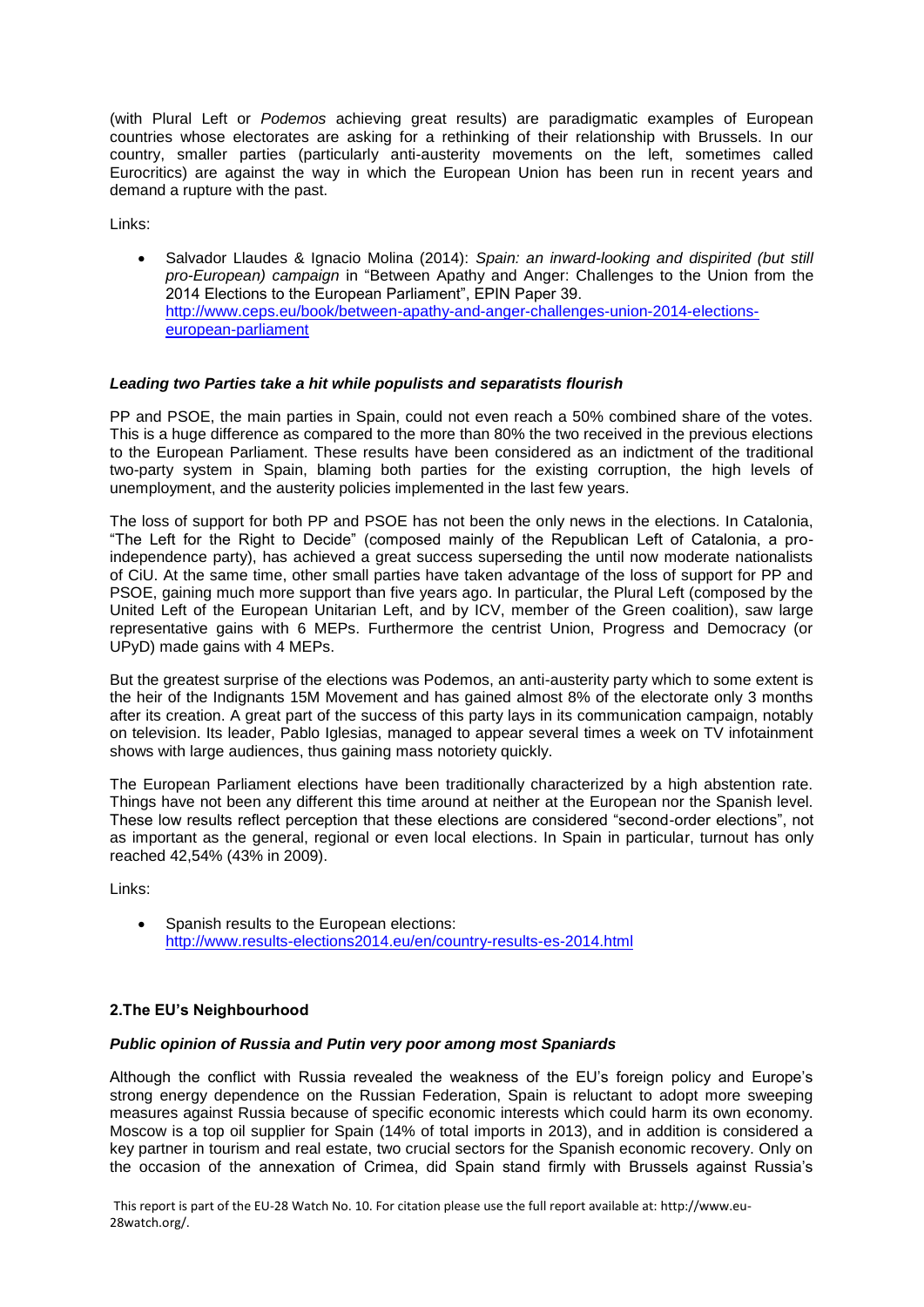violation of international law. This position, like the Spanish one on Kosovo's independence, is primarily shaped by Madrid's own internal issues.

In Spain there are divided opinions about bilateral relations with Russia. While there is a surprisingly good opinion (although not ubiquitous) of Russia among the Spanish elite and politicians, The Spanish people have a very negative image of Russia and its leader. People's views on Russia have strongly deteriorated since last year, according to the latest 24-country poll of the BBC World Service. The increasing disapproval of Russia is a worldwide trend, but is particularly marked in Kenya (up 16 points), Spain (up 15 points), Brazil (up 13 points) and Canada (up 12 points). According to the 35<sup>th</sup> wave of the Elcano Barometer (May 2014), Putin's image has descended from 3.1 to 2.4 in the latest months, being the worst valued of all the international leaders proposed in the study. In the same study, Russia finds itself last among all countries with a punctuation of 3.8 out of 10, most probably due to the events of the Ukrainian crisis.

Links:

- Nicolás de Pedro: "How should Europe respond to Russia? The Spanish view", ECFR. http://www.ecfr.eu/article/commentary\_how\_should\_europe\_respond\_to\_russia\_the\_spanish [view354](http://www.ecfr.eu/article/commentary_how_should_europe_respond_to_russia_the_spanish_view354)
- Russian image has deteriorated BBC World Service poll. *BBC News World*, 3 June 2014: <http://www.bbc.com/news/27685494>
- Elcano 35 Barometer: [http://www.realinstitutoelcano.org/wps/portal/web/rielcano\\_es/encuesta?WCM\\_GLOBAL\\_CO](http://www.realinstitutoelcano.org/wps/portal/web/rielcano_es/encuesta?WCM_GLOBAL_CONTEXT=/elcano/elcano_es/barometro/oleadabrie35#.U5hJ0hbtBAQ) [NTEXT=/elcano/elcano\\_es/barometro/oleadabrie35#.U5hJ0hbtBAQ](http://www.realinstitutoelcano.org/wps/portal/web/rielcano_es/encuesta?WCM_GLOBAL_CONTEXT=/elcano/elcano_es/barometro/oleadabrie35#.U5hJ0hbtBAQ)

# *Reluctant to call out Putin, but not shy about need for integrated European energy market*

The Eastern Partnership, one of the two components of the European Neighbourhood Policy, is the one in which Spain has had traditionally less interest. In contrast, the Mediterranean region is a historical priority for Spain. Therefore, though events in Ukraine show the lack of a European strategic vision and the existence of difficulties in relations towards the Russian Federation, Spain has not played a predominant role in dealing with the crisis.

The events that have taken place affect energy relations between Europe and the Eastern countries, meaning that the Ukrainian crisis has important economic consequences to the EU as a whole. The large debt owed to Gazprom has resulted in a rise in all prices. Strongly related to that is the need to promote interconnections that allow for a physically integrated European gas market to offset the market power of Gazprom.

Although Spain is in need of natural gas, it does not import it from Russia, but rather from Algeria and other providers. Spain is trying to consolidate itself as an energy hub, but it is firstly necessary to promote the interconnections between our country and France. The European Commission recently renewed its focus on creating the conditions to build a so-called Energy Union within the continent. This may help Spain's aspirations to become that aforementioned hub.

Links:

 See Alejandro Barón: Spanish foreign policy monitor: January-March 2014. *FRIDE*, Policy Brief, Nº 180 - May 2014 <http://www.fride.org/publication/1193/spanish-foreign-policy-monitor:-january-march-2014>

# *Spain, a friend to Turkey without the means to impose its vision*

Overall, and unlike other countries such as Germany or France, Turkey's candidacy for the EU has always been strongly supported by Spanish policy-makers. Spain and Turkey share certain historic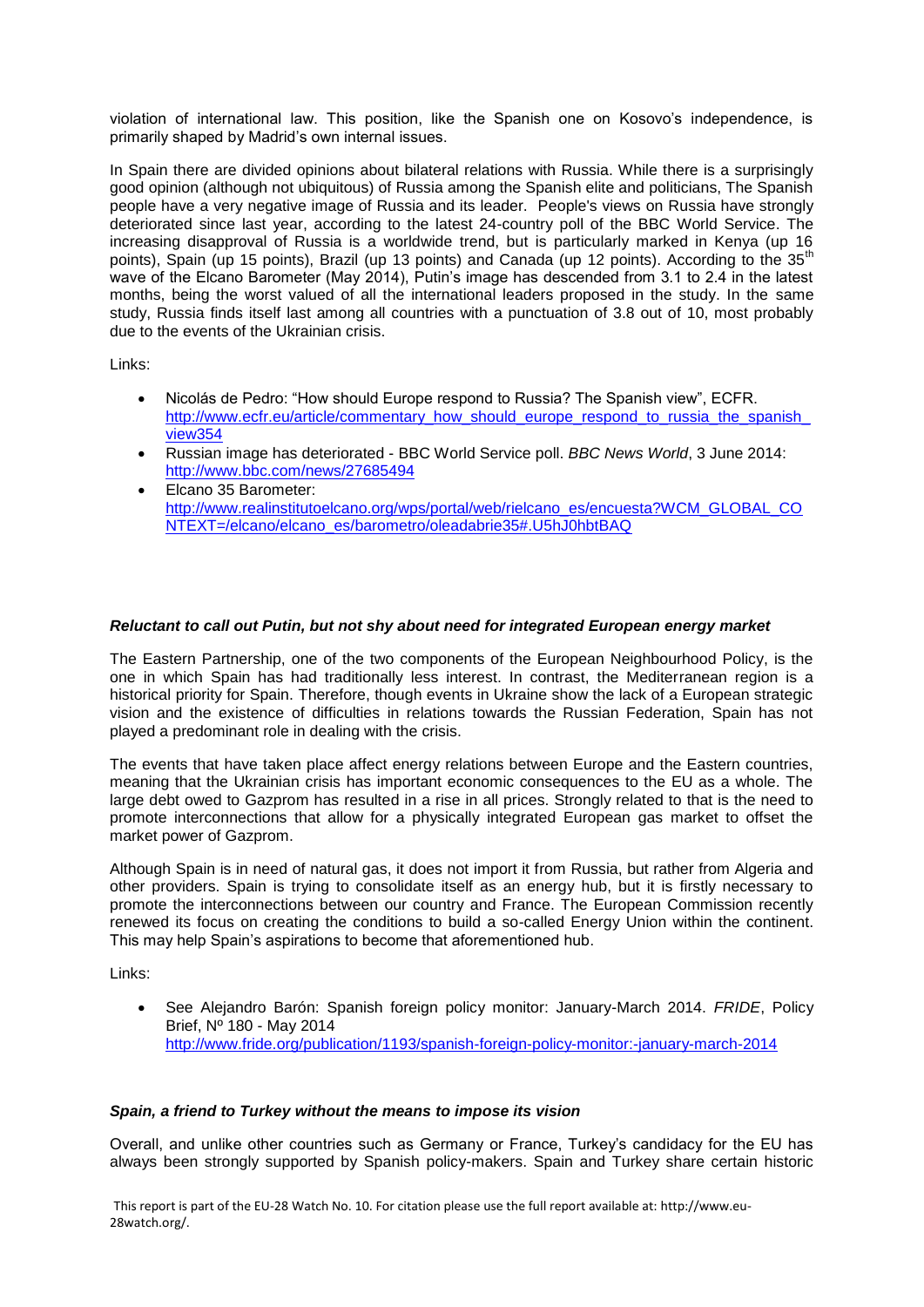and geographic similarities that have helped them sympathize with each other and work together. The absence of bilateral conflicts and certain parallelisms in the processes of modernization, democratization and Europeanization have also led Turkey and Spain developing a positive g relationship. Spain advocates Schengen visa liberalization for Turkey, which has long been denied due to fear of immigration.

Aside for reopening an *acquis* chapter during its EU presidency some years ago, Spain has been able to do little to advocate on Turkey's behalf. Despite this, bilateral relations in economic matters have flourished. Most importantly, Turkey has become Spain's second largest non-EU export market after the US since 2011, while the country was the fifth largest recipient of gross Spanish investment abroad in the first half of 2013.

The opening of a new chapter needs the support of all EU countries, however, and Turkey does not have that support from Germany and France. In addition, the Turkish-Cyprus conflict weighs heavily on the EU. The Spanish government is one of the more active in favour of keeping Turkey on board, a foreign policy issue which cuts across the political divide. Regardless, Turkey's EU membership does not seem likely to become a reality in the immediate future.

Notwithstanding this, and as a consequence of the path followed by Erdogan recently, Spain is critical of the very little progress made by Turkey in the reforms demanded by the European Union in the last few years.

Links:

- See also: William Chislett: Turkey's economy slows down: will this affect Spain's burgeoning trade and investment? ARI paper 2/2013, Elcano Royal Institute, Madrid. [http://www.realinstitutoelcano.org/wps/portal/!ut/p/c4/04\\_SB8K8xLLM9MSSzPy8xBz9CP0os3j](http://www.realinstitutoelcano.org/wps/portal/!ut/p/c4/04_SB8K8xLLM9MSSzPy8xBz9CP0os3jjYB8fnxBnR19TE2e_kECjIFcjAwjQL8h2VAQALvULyA!!/?WCM_PORTLET=PC_7_3SLLLTCAM54CNTQ2SH30000000000000_WCM&WCM_GLOBAL_CONTEXT=/wps/wcm/connect/elcano/elcano_in/zonas_in/europe/ari2-2013_chislett_turkey_spain_trade_investment) [jYB8fnxBnR19TE2e\\_kECjIFcjAwjQL8h2VAQALvULyA!!/?WCM\\_PORTLET=PC\\_7\\_3SLLLTCA](http://www.realinstitutoelcano.org/wps/portal/!ut/p/c4/04_SB8K8xLLM9MSSzPy8xBz9CP0os3jjYB8fnxBnR19TE2e_kECjIFcjAwjQL8h2VAQALvULyA!!/?WCM_PORTLET=PC_7_3SLLLTCAM54CNTQ2SH30000000000000_WCM&WCM_GLOBAL_CONTEXT=/wps/wcm/connect/elcano/elcano_in/zonas_in/europe/ari2-2013_chislett_turkey_spain_trade_investment) [M54CNTQ2SH30000000000000\\_WCM&WCM\\_GLOBAL\\_CONTEXT=/wps/wcm/connect/elca](http://www.realinstitutoelcano.org/wps/portal/!ut/p/c4/04_SB8K8xLLM9MSSzPy8xBz9CP0os3jjYB8fnxBnR19TE2e_kECjIFcjAwjQL8h2VAQALvULyA!!/?WCM_PORTLET=PC_7_3SLLLTCAM54CNTQ2SH30000000000000_WCM&WCM_GLOBAL_CONTEXT=/wps/wcm/connect/elcano/elcano_in/zonas_in/europe/ari2-2013_chislett_turkey_spain_trade_investment) [no/elcano\\_in/zonas\\_in/europe/ari2-2013\\_chislett\\_turkey\\_spain\\_trade\\_investment](http://www.realinstitutoelcano.org/wps/portal/!ut/p/c4/04_SB8K8xLLM9MSSzPy8xBz9CP0os3jjYB8fnxBnR19TE2e_kECjIFcjAwjQL8h2VAQALvULyA!!/?WCM_PORTLET=PC_7_3SLLLTCAM54CNTQ2SH30000000000000_WCM&WCM_GLOBAL_CONTEXT=/wps/wcm/connect/elcano/elcano_in/zonas_in/europe/ari2-2013_chislett_turkey_spain_trade_investment)
- See also: William Chislett: Spain and Turkey: a budding relation ARI paper 63/2009, Elcano Royal Institute, Madrid. [http://www.realinstitutoelcano.org/wps/wcm/connect/303d21804f018af7ab02ef3170baead1/A](http://www.realinstitutoelcano.org/wps/wcm/connect/303d21804f018af7ab02ef3170baead1/ARI63-2009_Chislett_Spain_Turkey_Relation.pdf?MOD=AJPERES&CACHEID=303d21804f018af7ab02ef3170baead1) [RI63-](http://www.realinstitutoelcano.org/wps/wcm/connect/303d21804f018af7ab02ef3170baead1/ARI63-2009_Chislett_Spain_Turkey_Relation.pdf?MOD=AJPERES&CACHEID=303d21804f018af7ab02ef3170baead1) [2009\\_Chislett\\_Spain\\_Turkey\\_Relation.pdf?MOD=AJPERES&CACHEID=303d21804f018af7a](http://www.realinstitutoelcano.org/wps/wcm/connect/303d21804f018af7ab02ef3170baead1/ARI63-2009_Chislett_Spain_Turkey_Relation.pdf?MOD=AJPERES&CACHEID=303d21804f018af7ab02ef3170baead1) [b02ef3170baead1](http://www.realinstitutoelcano.org/wps/wcm/connect/303d21804f018af7ab02ef3170baead1/ARI63-2009_Chislett_Spain_Turkey_Relation.pdf?MOD=AJPERES&CACHEID=303d21804f018af7ab02ef3170baead1)

# **3. Power relations in the EU**

# *Mixed attitudes towards Germany and Merkel*

The European crisis has increased the predominant role of Germany in EU decision-making. Due to its domestic economic problems, France has lost its traditional position as a counterbalance to the Germans. Therefore since 2009, any important decision taken by the EU in the last few years has needed Merkel's blessing.

According to the latest Elcano Barometer (May, 2014), Spaniards have a good opinion of Germany, a country than can be considered as an "example" (low unemployment rates, the state of the economy as a whole, and the power it is thought to have are some of the causes for these good results). The average score of Germany reached 6.2 out of 10, the highest in the ranking above both the United Kingdom and the United States. Tellingly, this was also more than one point above the self-image of Spaniards. Responding to the question of which country should be the main partner of Spain, Spaniards have no doubt at all: Germany (41%), well above France (27%).

However, in previous barometers, the evaluation of the respondents was less positive. Half of Spaniards considered Angela Merkel's re-election as good for Germany and bad for Spain. Equally, Merkel ranked among the worst valued leaders (only Vladimir Putin was below her), and more than 60% thought that Germany was to blame for the slow European economic recovery. This anti-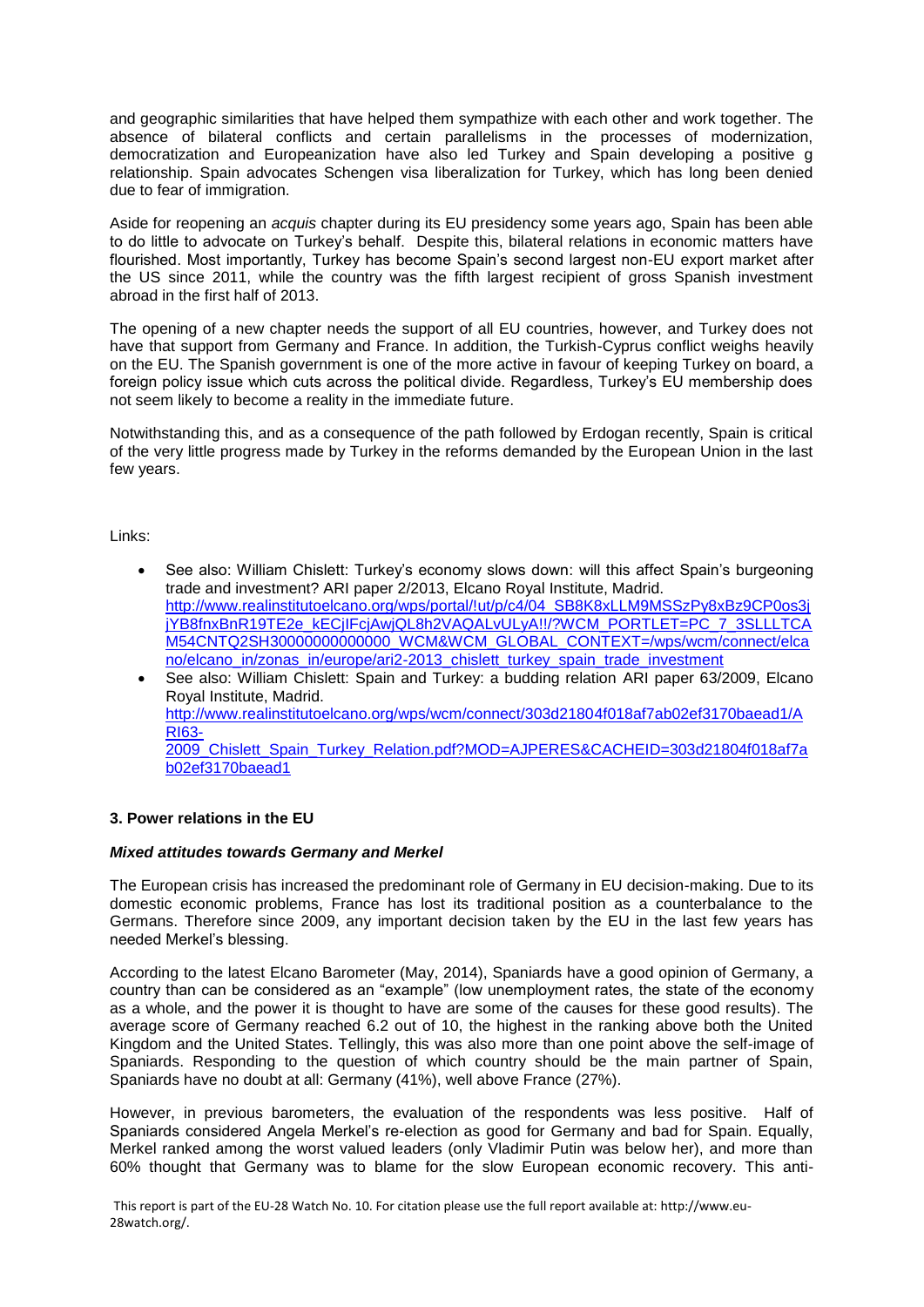Merkel/anti-Germany sentiment was utilized in the last electoral campaign by Pablo Iglesias, the leader of the recently created *Podemos* party. He explicitly said that he "would fight to stop Spain being a German colony" and that "Spain was a country controlled by the Troika".

On the contrary, the ruling Popular Party has a pro-German attitude and very good relations with the conservative CDU. PP pictures Spain as a "Germany of the South", engaged with the European Union at all levels, particularly focused on reaching the necessary economic stability.

Links:

 Elcano Barometer, December 2013. Available here: [http://www.realinstitutoelcano.org/wps/portal/web/rielcano\\_es/encuesta?WCM\\_GLOBAL\\_CO](http://www.realinstitutoelcano.org/wps/portal/web/rielcano_es/encuesta?WCM_GLOBAL_CONTEXT=/elcano/elcano_es/barometro/oleadabrie34) [NTEXT=/elcano/elcano\\_es/barometro/oleadabrie34](http://www.realinstitutoelcano.org/wps/portal/web/rielcano_es/encuesta?WCM_GLOBAL_CONTEXT=/elcano/elcano_es/barometro/oleadabrie34)

# *Austerity: largely opposed*

Spain is witnessing high unemployment rates and the strongest austerity measures since 2009-2010. While it is true that some indicators of the macroeconomic situation seem to have stabilized, it will take time to return to a tolerable situation for thousands of families who were affected by the crisis.

Voters are unsurprisingly angry and disappointed with politicians and institutions, both at the Spanish and European levels, something which was relected by the recent European elections. The economic situation and the unemployment rate rank consistently as the main worries of the Spanish population in all studies and were naturally the most important topics of the recent campaign.

It is a shared view amongst parties from the Spanish political spectrum (but particularly intense in the opposition) that the country's economic policy should shift from austerity policies to stimulus measures, and any measure undertaken in that sense by the European Central Bank is broadly celebrated. Notwithstanding this, the Government considers the incipient growth of the country as proof of the success of its austerity measures. For that reason, the Government likes to call itself a "champion" of reforms at the European level, in contrast with other Member States such as Italy or France, not to mention Greece, who have not been able to take the necessary measures so far. The behaviour of the markets seems to confirm this.

Links:

• Such as the risk Premium, now stable at 120 points. <http://countryeconomy.com/risk-premium/spain>

# *Spain views possible Brexit passionlessly but watches independence vote in Scotland closely*

The possibility of a British exit from the EU is a controversial issue not only in Europe as a whole, but also in Spain, a country that shares many things in common with the UK. Despite the dispute with Gibraltar, and Spain being a much more pro-European country than the UK, both countries share an interest in deepening the Internal Market. At the same, Britain and Spain favour reaching an ambitious agreement with the United States on the TTIP, and many of the British nationals live in Spain and viceversa.

In spite of the economic crisis, most Spaniards continue to support EU membership and believe that only deeper integration can provide a solution to the eurozone's current difficulties and future viability. Spaniards also seem to view that Britain has little to offer in this regard. Even if it is broadly agreed upon that a UK exit would be a major lost for Spain, the United Kingdom and the EU as a whole, Spanish elites are no longer unduly concerned by the possibility of it.

From a Spanish point of view, David Cameron has shown a surprising interest in dealing with complex questions via direct democracy concerning Scotland. If in the 2011 consultation there was a clear majority against changing the UK's electoral system, in the 2014 the victory over the supporters of pro-independence positions was very narrow and only attained through promises of devolution of more powers to Scotland. This last referendum has had implications for Spain, as the regional